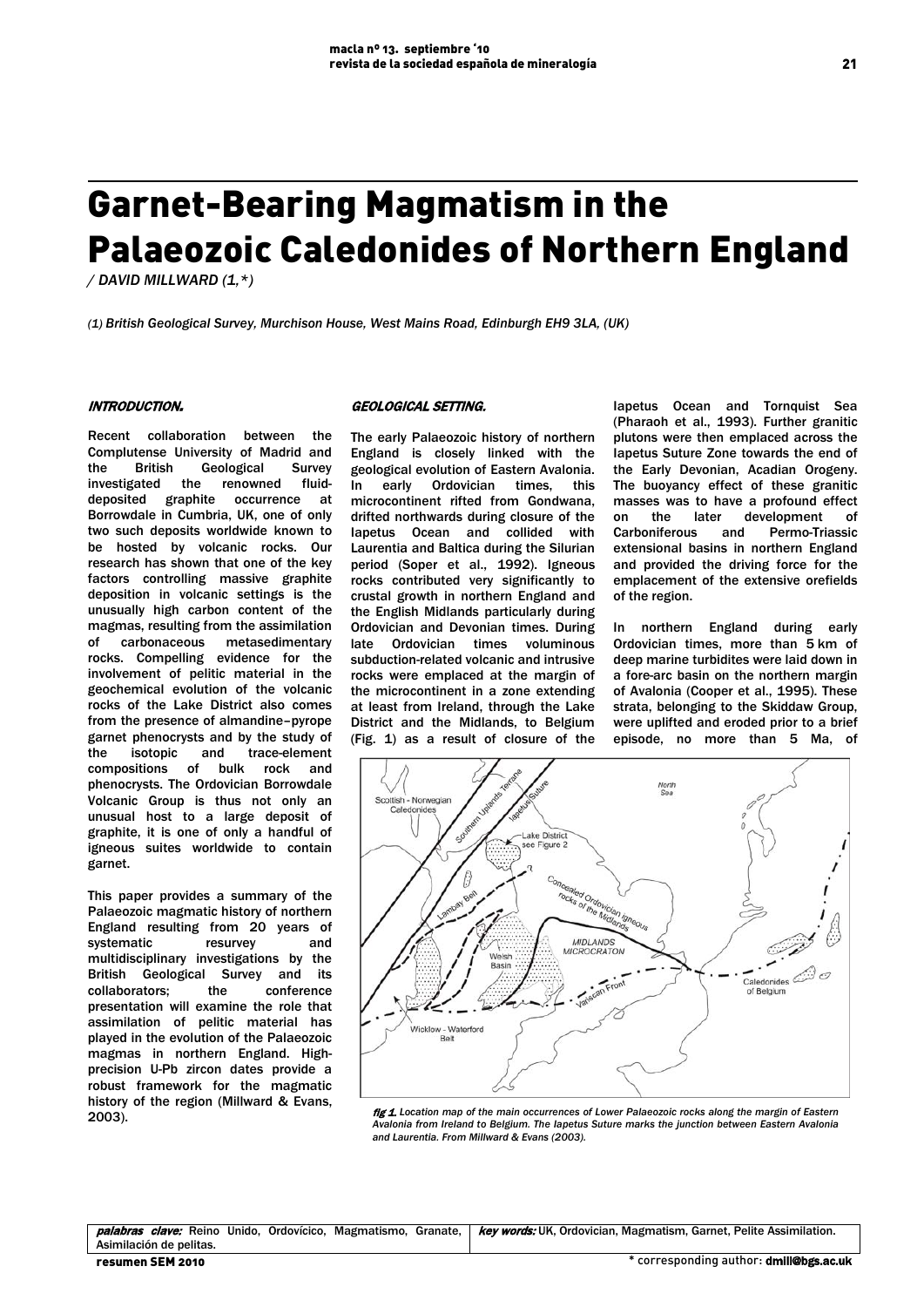subaerial subduction-related volcanism (Eycott and Borrowdale volcanic groups) in late Ordovician (Sandbian) times; contemporaneous granite intrusions formed the core of the underlying Lake District batholith (Fig. 2).

Cessation of magmatism along the Avalonian margin in Katian times has been attributed to subduction of the Iapetus mid-ocean ridge (Pickering & Smith, 1995). Marine conditions became established across the eroded and thermally subsiding volcanic piles, and lasted until late Silurian times. During this period, 7 km of sedimentary rocks, now forming the Windermere Supergroup, were laid down across the Lake District in a foreland basin during the final stages in the closure of the Iapetus Ocean. However, the development of typical 'slate-belt' structures, such as folds and a regional cleavage, across the region appears to have climaxed during the Early Devonian, Acadian Orogeny, some 20 Ma after Iapetus had closed and probably as a result of subduction of the Rheic Ocean (Woodcock et al., 2007). Towards the end of this orogenic episode the Lake District batholith was enlarged further and a second batholith emplaced to the east beneath the North **Pennines** 

## EYCOTT (EVG) AND BORROWDALE (BVG) VOLCANIC GROUPS.

The BVG comprises at least 6000 m of subaerially erupted basalt, andesite, dacite and rhyolite lavas, sills and pyroclastic rocks. There were two  $contrasting$ (Millward, 2002). The initial one was dominated by andesite effusions that constructed a lava plateau of low-profile monogenetic volcanoes (Petterson et al., 1992; Beddoe-Stephens et al., 1995). The 3200 m thick EVG closely resembles this first phase of the BVG. The ensuing second phase of the BVG was<br>characterized by large-magnitude, characterized by large-magnitude, caldera-forming, silicic pyroclastic eruptions, many of which produced highgrade ignimbrite, an unusual feature of plate-margin volcanism (Branney & Kokelaar, 1994). At least eight depocentres operated during aggradation of the upper BVG (Millward, 2004). Most of the depocentres are aligned along an ENE trend through the central Lake District and were underpinned contemporaneously by components of the Lake District batholith.



fig 2. *Caledonian igneous rocks of the Lake District and adjacent areas. BrO Broad Oak Granodiorite*  Pluton; Butt Buttermere 'Granite'; CF Carrock Fell Centre; CW Crummock Water Granite; Dun Dunmail *'Granite'; En Ennerdale Granite Intrusion; Esk Eskdale Granite Pluton; Ha Haweswater Intrusions; HG Haweswater 'Granite'; LG Loweswater 'Granite'; Ryd Rydal 'Granite'; Sh Shap Granite Pluton; Sk Skiddaw Granite Pluton; Th Threlkeld Microgranite Intrusion; Ulp Ulpha 'Granite'; Wear Weardale Intrusion; Wen Wensleydale Intrusion. From Millward (2002).*

Volcanotectonic collapse and caldera formation are fundamental mechanisms in preservation of this subaerial sequence. It has also been shown that these formed within two larger, intra-arc extensional basins (Millward, 2002). The complex history of the basin-bounding faults implies a significant role for reactivation of fractures in the Avalonian basement. Removal of Acadian strain shows the original width of the EVG and BVG graben to be 40 and 50 km respectively, figures that are not unlikely compared with the currently active Taupo Volcanic Zone of North Island, New Zealand, which is 300 km long and up to 60 km wide.

The volcanic rocks are typically abundantly porphyritic, mainly feldspar, clinopyroxene and orthopyroxene; almandine – pyrope garnet is present in small amounts in some of the more acidic and peraluminous rocks of the BVG. The geochemical characteristics of the EVG rocks are transitional between medium-K, calc-alkaline and tholeiitic affinities, whilst the Borrowdale volcanic rocks are medium to high-K and calcalkaline. The geochemical signatures are closely analogous to modern orogenic andesite suites emplaced through thick continental crust. Both groups can be modelled by POAM-type crystal fractionation of primitive melts, allied with crustal assimilation. The divergence into suites with tholeiitic, calc-alkaline and transitional affinities resulted from varied amounts of partial<br>melting, different fractionation fractionation assemblages and from the assimilation of crustal material. Localised highly systematic magmatic evolutionary trends or cycles have been identified (Beddoe-Stephens et al., 1995).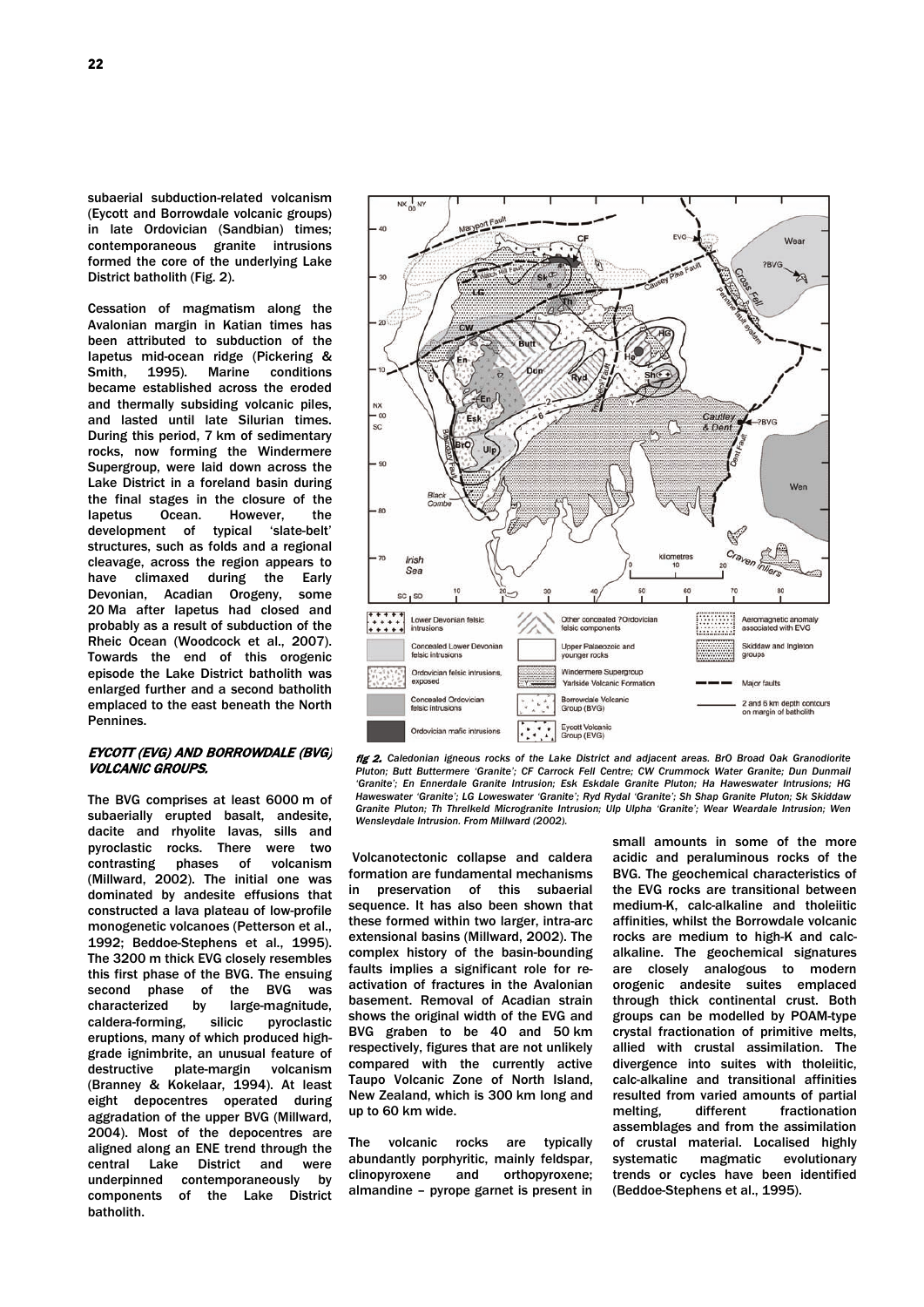## BATHOLITHS BENEATH NORTHERN ENGLAND.

Pioneering interpretations of the Bouguer gravity anomalies across the region in the 1960s linked surface granite exposures to two granitic underpinning northern England; the Lake District batholith underpinning the BVG, and further east, the North Pennine batholith (Fig. 2). Interpretation of field, gravity, seismic and radiometric data indicates that these have contrasting morphology and evolution. These data indicate that the composite Lake District batholith, with a concealed extent of more than 1500 km2, is constructed from a core set of tabular plutons of late Ordovician age, with steep-sided, Early Devonian plutons around its margin. By contrast, the North Pennine batholith, 60 by 25 km in extent, comprises five juxtaposed, steep-sided plutons of Early Devonian age, only one of which, the Weardale Granite, has been proved by borings.

Within the Lake District batholith, exposed plutons having Sandbian radiometric ages, such as the Eskdale and Ennerdale granites, have laccolithic forms. Seismic reflection profiles across the western margin of the these plutons exhibit zones of intense, sub-horizontal reflections intercalated with nonreflective ones; these are interpreted respectively as Skiddaw Group country rock and a set of stacked lenticular granitic sheets (Evans et al., 1994): i.e. a tabular sheet complex with a cedar-treelike form. Country-rock xenoliths are very sparse within the exposed granites, favouring a model based on the subhorizontal injection of tabular sheets approximately along the Skiddaw– Borrowdale Volcanic group contact, rather than stoping during forceful pluton emplacement (Millward, 2002).

By contrast, gravity modelling shows that the exposed Shap and Skiddaw granite plutons, with Early Devonian ages, have steep conical forms. A similar-shaped mass ('Ulpha Granite'; Fig. 2) concealed beneath the southwest of the Lake District is inferred to have a similar age and could be the source of the swarm of Early Devonian microgranite dykes, and of the tungsten, tin and bismuth mineralization that occur in adjacent areas. The concealed Crummock Water Granite in the northwestern Lake District, is narrowly

elongate. Its form was inferred from the zone of intensely bleached Skiddaw<br>Group mudstones and from Group mudstones and interpretation of gravity data (Cooper et al., 1988).

# ORDOVICIAN (SANDBIAN) PLUTONS.

Within the Lake District batholith, the Ennerdale Pluton is a relatively thin, tabular body of porphyritic granophyric granite, locally with dolerite, dioritic, and hybridized dioritic, granodioritic and melanocratic granitic rocks adjacent to its margin. To the south, the Eskdale Pluton consists of medium-grained muscovite granite, aphyric and megacrystic microgranite, and coarse to very coarse granite. The Broad Oak Pluton is typically medium-grained granodiorite, with hornblende and biotite. A quite separate intrusion, the Microgranite contains microphenocrysts of albite and orthoclase, and phenocrysts of corroded quartz and sporadic garnet.

The Threlkeld and Ennerdale granites, and the Broad Oak Granodiorite have geochemical similarities to the silicic volcanic rocks of the Borrowdale Volcanic Group which they underpin, and exhibit continental-margin volcanic-arc signatures. By contrast, many of the distinctive features of the Eskdale Pluton are more typical of granites with sedimentary protoliths ('S-type'), including a restricted high-SiO<sub>2</sub> content, peraluminous composition, the presence of muscovite, and specific Sr and O isotope compositions. Given that all these granites were emplaced during a very short period in Caradoc times, the compositional differences must relate to processes such as the amount of crustal material assimilated and differing crystal fractionation histories.

The Wensleydale Granite (Fig. 2) is composed of medium-grained granite. Though it has an Early Devonian Rb-Sr isochron age, the presence of cleavage, and its heat production value and geochemistry suggest that it belongs to the same suite as the Sandbian granites of the Lake District.

There are many swarms of typically small-volume mafic intrusions, showing varied geochemical characteristics. The largest of these is the Carrock Fell Centre which comprises mafic, mafic– felsic and felsic intrusions (Stephenson et al., 1999). The earliest intrusion, the Mosedale Gabbro Pluton, comprises layered cumulate gabbros and forms the southern part of the complex. Cutting these rocks is the Carrock Pluton,<br>consisting of a main mass of consisting of a main mass micrographic microgranite, intruded by a comagmatic, dyke-like body of microgabbro with a narrow zone of apatite-bearing iron-rich microdioritic rocks with Ca-rich pyroxene and amphibole.

## LATE KATIAN VOLCANISM.

High-silica rhyolitic volcanic units were erupted into the shallow marine environment during late Katian time, 5– 10 Ma after cessation of Borrowdale volcanism (Millward, 2002). Here, a major eruptive event is recorded by the Yarlside Volcanic Formation, which is dominated by a widespread felsite, and considered by many authors as lava flows, but also interpreted as a highgrade ignimbrite. Slightly later events eruptions emplaced the High Haume Tuff, Appletreeworth Volcanic Formations, Cautley Volcanic Member, and the Dam House Bridge Tuff: all are relatively small in volume.

## EARLY DEVONIAN MAGMATISM.

The transtensional tectonic regime that existed at times during the early Devonian permitted emplacement of lamprophyre dykes throughout northern England (Soper & Woodcock, 2003). These magmas were large-fraction melts of depleted oceanic lithosphere that had been metasomatized by aqueous fluids derived from the dehydration of Iapetus oceanic crust during subduction and by a  $CO<sub>2</sub>$ -rich phase from a deeper mantle source (Macdonald et al., 1985). Variable but small degrees of fractional crystallization were involved before final emplacement.

The Early Devonian Shap, Skiddaw and Weardale granite plutons in northern England are high heat-production granites; that is to say they contain relatively high abundances of radiothermal elements, including Rb, Th and U. They are distinct from the Ordovician granitoids in having relatively lower abundances of rare earth elements and Y (O'Brien et al., 1985). The Skiddaw Pluton is a biotite granite with quartz–white mica greisen, whereas the Shap Pluton comprises biotite monzogranite with alkali feldspar megacrysts. The Weardale Granite, is a two-mica granite with a shallow-dipping,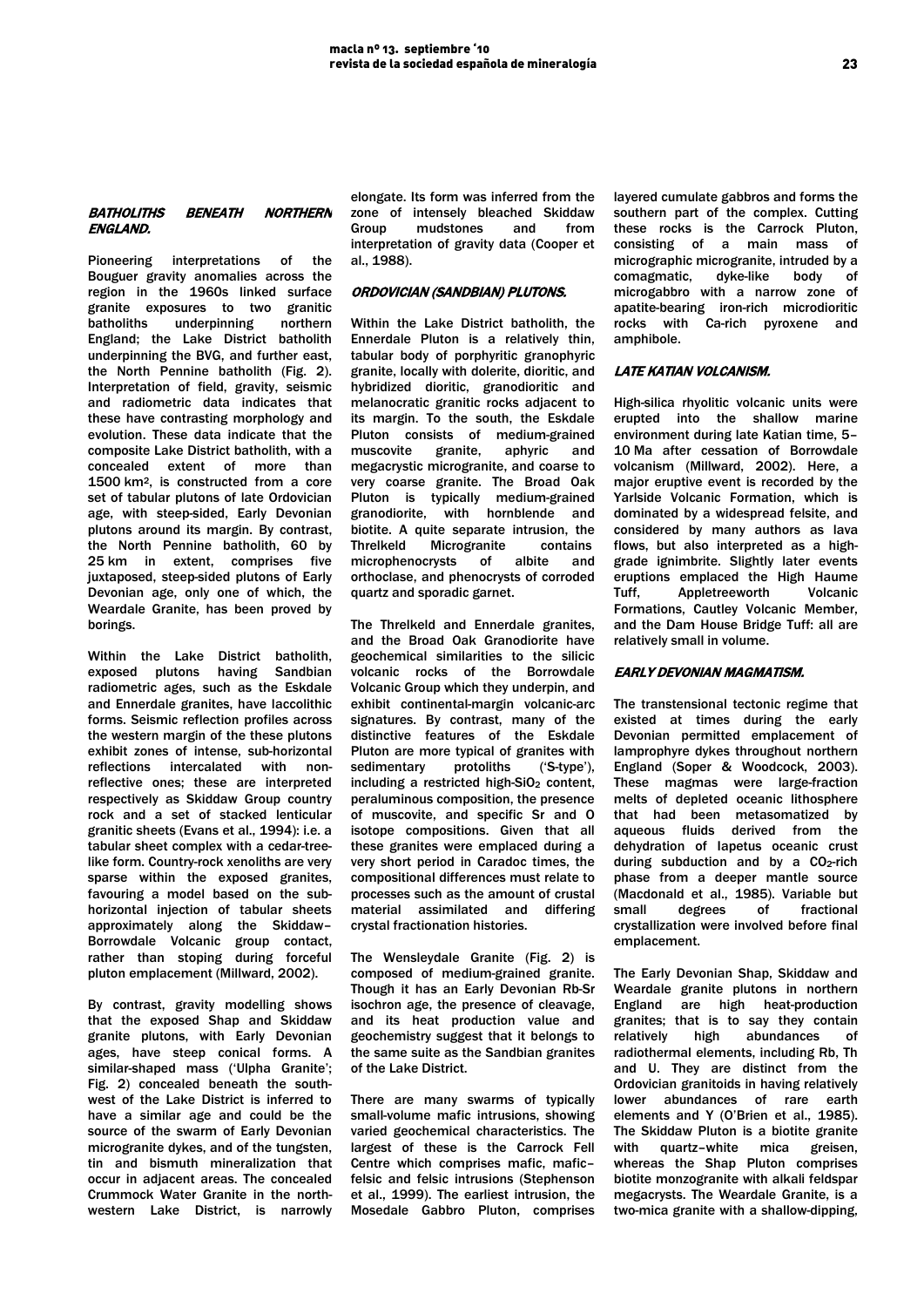gneissose-like foliation. It is peraluminous in composition and is geochemically similar to the Skiddaw granite.

Farther north, the slightly later (Mid-Devonian) Cheviot Granite Pluton and its swarms of microgranite dykes, are comagmatic and coeval with the Cheviot Volcanic Formation. The latter rocks are the only record of volcanism known to have occurred at this time in the region, constituting a subaerial andesite lava field, at least 1500 m thick. The Cheviot Pluton comprises quartz monzonite, monzogranite and granophyric granite. The Cheviot volcanic rocks show similarities with other Old Red Sandstone volcanic rocks of the Midland Valley of Scotland, but there are also differences. For example, the Cheviot rocks are more potassic and, despite having strong enrichment in light rareearth elements, the Sr content is low (Trewin & Thirlwall, 2002).

Despite the prevailing geotectonic environment at the end of Early Devonian times, a sedimentary protolith is unlikely as the source of the Early Devonian granites. Rather, the parental magmas were probably derived from a mafic source that contained residual garnet. These calc-alkaline granites are compositionally evolved rocks, yet show little evidence of an extended history of crystal fractionation. However, as with the Ordovician magmas before them, assimilation of Skiddaw Group material is implicated, particularly by the Sr, Pb and O isotope compositions*.* 



*fig 3. Euhedral garnet phenocryst in the Cam Spout Dacite, English Lake District. Garnet is 2mm across*

The mineral also occurs in microgranodiorite and dacite intrusions (Beddoe-Stephens and Mason, 1991), the Threlkeld Microgranite and in part of the Broad Oak Granodiorite. Fitton (1972) demonstrated unequivocally that BVG garnets are phenocrysts, that they



*fig 4. Molar CaO-Al2O3-(Na2O+K2O) plot showing trend of the BVG from di-normative to c-normative. Skiddaw Group symbol is average composition.* 

occur in the peraluminous rocks (Fig. 4), and that compositions of the mineral and whole-rock are correlated. However, there is no evidence for garnet fractionation during evolution of the magmas (Fitton et al., 1982). Correlations between Nd, Sr and Pb isotope data, REE and Nb all show vectors towards average Skiddaw Group mudstone compositions, implying that the peraluminous nature of the more felsic rocks may be due to the assimilation of pelitic sediment. For the BVG, the most likely source of such material is the Skiddaw Group. Petrogenetic modelling by M F Thirlwall (pers. comm.) has suggested that between 10 and 40% mudstone has been incorporated in the variously contaminated magmas.

It has been argued that garnet may be stable at relatively low pressures of 5- 7 kb (Fitton et al., 1982) or even about 3 kb (Beddoe-Stephens and Mason, 1991). However, the low-pressure stability of garnet within the compositional range seen in the volcanic rocks is poorly known. During the BGS research, a wealth of data on the spatial and stratigraphical distribution and on the petrology of garnet-bearing rocks within the BVG has been accumulated and could provide the basis for isotopic and experimental petrological investigations designed to understand better the generation and evolution of magmas from which garnet crystallizes.

## *ACKNOWLEDGEMENTS.*

*David Millward publishes with the permission of the Executive Director, British Geological Survey (N.E.R.C.).* 

#### *REFERENCES.*

- *Beddoe-Stephens, B. & Mason, I. (1991): The volcanogenetic significance of garnet-bearing minor intrusions within the Borrowdale Volcanic Group, Eskdale area, Cumbria. Geol. Mag., 128, 505-516.*
- *–, Petterson, M.G., Millward, D., Marriner, G.F. (1995): Geochemical variation and magmatic cyclicity within an Ordovician continental-arc volcanic field: the lower Borrowdale Volcanic Group, English Lake District. J. Volcanol. Geotherm. Res., 65, 81-110.*
- *Branney, M.J. & Kokelaar, B.P. (1994): Volcanotectonic faulting, soft-state deformation and rheomorphism of tuffs during development of a*